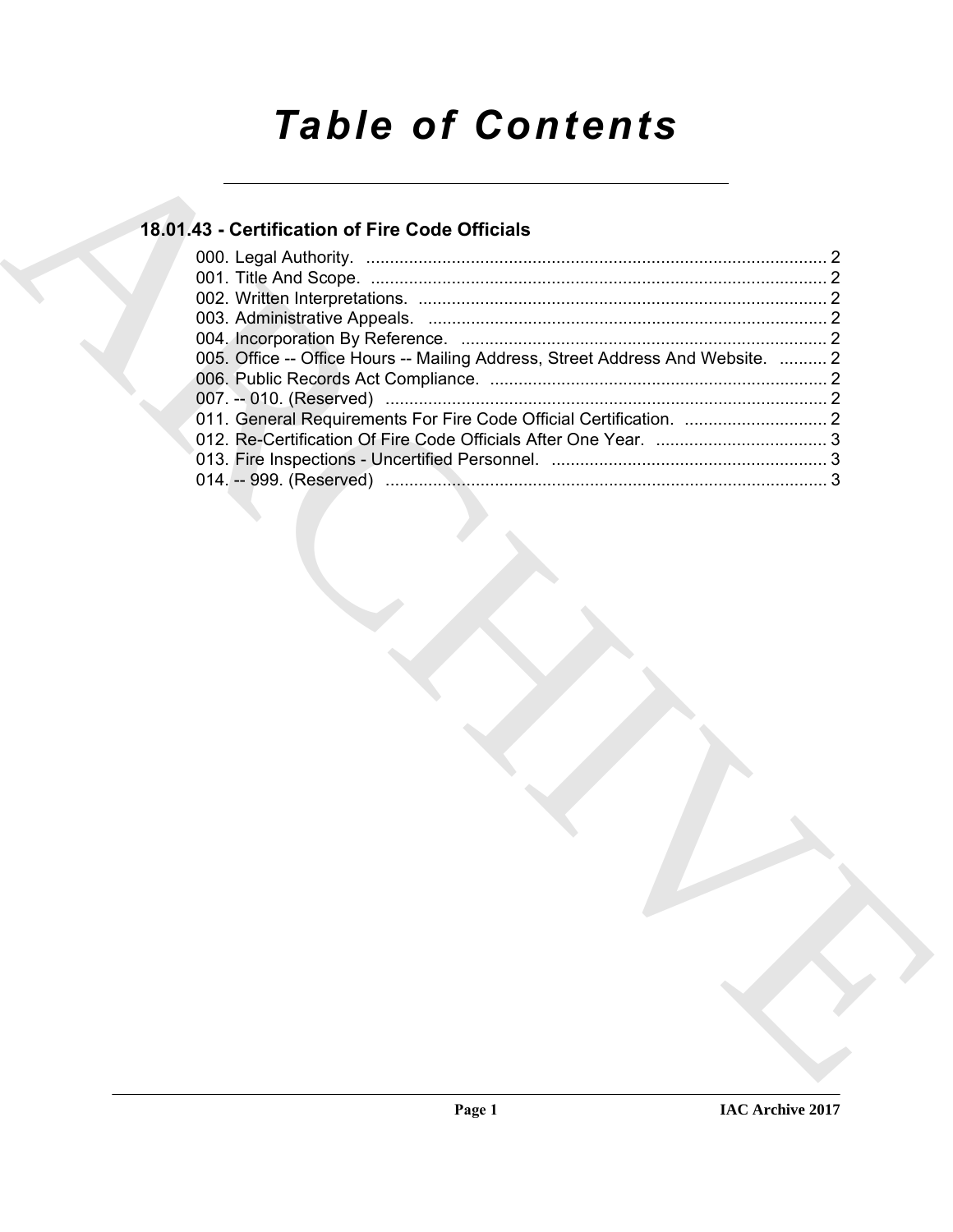#### **IDAPA 18 TITLE 01 CHAPTER 43**

#### **18.01.43 - CERTIFICATION OF FIRE CODE OFFICIALS**

#### <span id="page-1-1"></span><span id="page-1-0"></span>**000. LEGAL AUTHORITY.**

These rules are promulgated pursuant to authority granted by 41-254(4), Idaho Code, 41-255(6), Idaho Code, and Title 67, Chapter 52, Idaho Code.

#### <span id="page-1-2"></span>**001. TITLE AND SCOPE.**

**01. Title**. The title of this chapter is IDAPA 18.01.43, "Certification of Fire Code Officials." (5-8-09)

**02. Scope**. The purpose of this rule is to ensure the people of Idaho that the fire code, as adopted by the State Fire Marshal, is being applied by a qualified fire code official who has met the minimum standards of certification prescribed in this rule. (5-8-09) certification prescribed in this rule.

#### <span id="page-1-3"></span>**002. WRITTEN INTERPRETATIONS.**

**EXAMPLE RAS**<br> **EXAMPLE CONTINUAT[IV](http://www.doi.idaho.gov)E CONTINUATIVE CONTINUATIVE CONTINUATIVE CONTINUATIVE CONTINUATIVE CONTINUATIVE CONTINUATIVE CONTINUATIVE CONTINUATIVE CONTINUATIVE CONTINUATIVE CONTINUATIVE CONTINUATIVE CONTINUATIVE CO** In accordance with section  $67-5201(19)(b)(iv)$ , Idaho Code, this agency may have written statements which pertain to the interpretation of the rules of the chapter, or to the documentation of compliance with the rules of this chapter. These documents will be available for public inspection and copying at cost in the main office and each regional or district office of this agency. (5-8-09) district office of this agency.

#### <span id="page-1-4"></span>**003. ADMINISTRATIVE APPEALS.**

All administrative appeals shall be governed by Chapter 2, Title 41, Idaho Code, the Idaho Administrative Procedure Act, Title 67, Chapter 52, Idaho Code, and IDAPA 04.11.01, "Idaho Rules of Administrative Procedure of the Attorney General," Sections 000 through 099. (5-8-09) (5-8-09)

#### <span id="page-1-5"></span>**004. INCORPORATION BY REFERENCE.**

No documents are incorporated by reference. (5-8-09)

#### <span id="page-1-6"></span>**005. OFFICE -- OFFICE HOURS -- MAILING ADDRESS, STREET ADDRESS AND WEBSITE.**

**01. Office Hours**. The Department of Insurance is open from 8 a.m. to 5 p.m. except Saturday, Sunday holidays. (5-8-09) and legal holidays.

**02. Mailing Address**. The department's mailing address is: Idaho Department of Insurance, P.O. Box 83720, Boise, ID 83720-0043.

**03.** Street Address. The principal place of business is 700 West State Street, 3rd Floor, Boise, Idaho (5-8-09) 83702-0043. (5-8-09)

**04. Web Site Address**. The department's website is http://www.doi.idaho.gov. (5-8-09)

#### <span id="page-1-7"></span>**006. PUBLIC RECORDS ACT COMPLIANCE.**

Any records associated with these rules are subject to the provision of the Idaho Public Records Act, Title 74, Chapter 1, Idaho Code. (5-8-09) 1, Idaho Code.

#### <span id="page-1-8"></span>**007. -- 010. (RESERVED)**

#### <span id="page-1-10"></span><span id="page-1-9"></span>**011. GENERAL REQUIREMENTS FOR FIRE CODE OFFICIAL CERTIFICATION.**

<span id="page-1-12"></span>**01. Member of Organized Fire Department or Inspector**. Applicants for certification must be a regular member of a fire department organized under state law, either paid or volunteer; or be a regular inspector of a city or county building department; and in areas where no fire department exists, the county sheriff or his deputy may be an applicant.  $(5-8-09)$ 

<span id="page-1-11"></span>**02. Application Form and Fees**. Applicants must file an application form approved by the State Fire Marshal along with ten dollars (\$10) for the examination fee and five dollars (\$5) for the certificate fee, to the State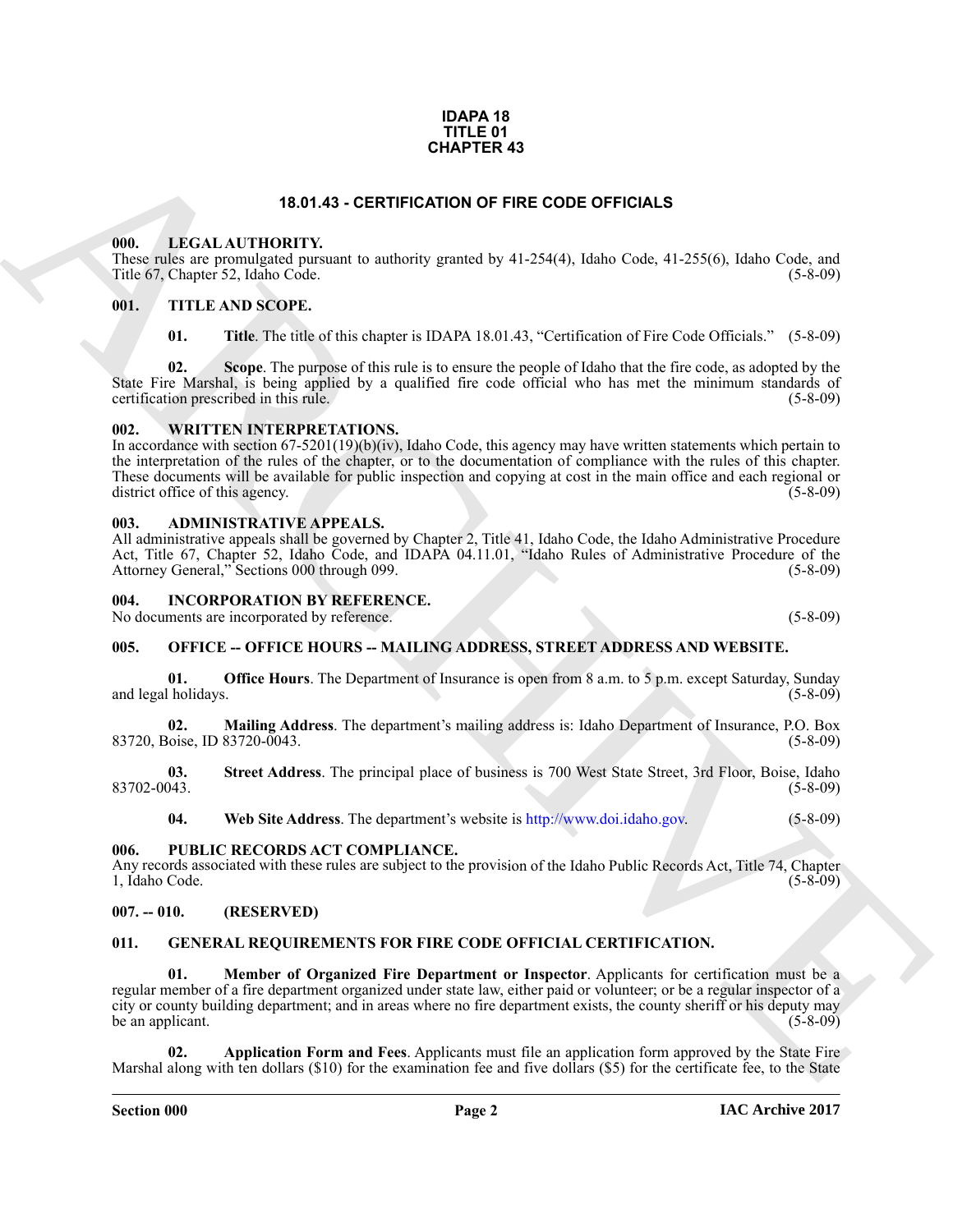<span id="page-2-4"></span>

|                              | <b>Department of Insurance</b>                                                                                                                                                                                                                                                                                                                                | <b>Certification of Fire Code Officials</b> |
|------------------------------|---------------------------------------------------------------------------------------------------------------------------------------------------------------------------------------------------------------------------------------------------------------------------------------------------------------------------------------------------------------|---------------------------------------------|
|                              | Fire Marshal. Forms are available from the Idaho State Fire Marshal upon request.                                                                                                                                                                                                                                                                             | $(5-8-09)$                                  |
| 03.                          | <b>Denial of Application.</b> Applications may be denied by the State Fire Marshal if:                                                                                                                                                                                                                                                                        | $(7-1-93)$                                  |
| a.                           | The application is filled out erroneously;                                                                                                                                                                                                                                                                                                                    | $(5-8-09)$                                  |
| b.                           | The applicant's immediate supervising authority will not endorse the applicant;                                                                                                                                                                                                                                                                               | $(5-8-09)$                                  |
| c.                           | Applicant has not adhered to the provisions of this rule; or                                                                                                                                                                                                                                                                                                  | $(7-1-93)$                                  |
| d.                           | Applications are not accompanied by prescribed fees.                                                                                                                                                                                                                                                                                                          | $(7-1-93)$                                  |
| 04.                          | <b>Examination</b> . An individual desiring certification as a fire code official must:                                                                                                                                                                                                                                                                       | $(5-8-09)$                                  |
| a.                           | Attend a training program based on the stated adopted International Fire Code;                                                                                                                                                                                                                                                                                | $(5-8-09)$                                  |
|                              | Take an examination developed and offered by the State Fire Marshal that is based on the state<br>adopted International Fire Code; and                                                                                                                                                                                                                        | $(5-8-09)$                                  |
| c.                           | A score of seventy percent (70%) must be made to qualify as a certified fire code official. (5-8-09)                                                                                                                                                                                                                                                          |                                             |
| exceed twelve $(12)$ months. | If the individual desiring certification completes the training, passes the examination, and submits<br>an acceptable application the State Fire Marshal will issue a certificate to the applicant that is valid for a period not to                                                                                                                          | $(5-8-09)$                                  |
| 012.                         | RE-CERTIFICATION OF FIRE CODE OFFICIALS AFTER ONE YEAR.                                                                                                                                                                                                                                                                                                       |                                             |
| 01.<br>official must:        | Initial Certification Period. In order to re-certify after the initial certification period the fire code                                                                                                                                                                                                                                                     | $(5-8-09)$                                  |
| a.                           | Take a re-certification examination offered by the State Fire Marshal. A score of seventy percent<br>(70%) is considered a passing score;                                                                                                                                                                                                                     | $(5-8-09)$                                  |
| b.                           | Complete a re-certification application form approved by the State Fire Marshal; and                                                                                                                                                                                                                                                                          | $(5-8-09)$                                  |
| c.<br>Fire Marshal.          | Remit a re-certification application fee of five dollars (\$5) with the application form to the State                                                                                                                                                                                                                                                         | $(5-8-09)$                                  |
| d.                           | Upon completion of the above listed steps the State Fire Marshal will issue a certificate valid for a<br>period of time not to exceed twelve (12) months.                                                                                                                                                                                                     | $(5-8-09)$                                  |
| 02.                          | Reactivation of Lapsed Certification. Reactivation of a lapsed fire code official certification.                                                                                                                                                                                                                                                              | $(5 - 8 - 09)$                              |
| a.                           | If a fire code official has not renewed his certificate for a period of up to twelve (12) months, he<br>must take and pass the examination required for a new applicant before submitting a re-certification application.                                                                                                                                     | $(5 - 8 - 09)$                              |
| b.                           | If a fire code official has not renewed his certificate for a period of greater than twelve (12) months,<br>the State Fire Marshal may require him to complete the certification process as if he were a new applicant. (5-8-09)                                                                                                                              |                                             |
| 013.                         | FIRE INSPECTIONS - UNCERTIFIED PERSONNEL.<br>Fire inspections may only be performed by a regular member of a fire department organized under state law, either<br>paid or volunteer, or representatives of any city or county government for that purpose. Notice of violations may only<br>be issued by a fire code official duly certified under this rule. | $(5-8-09)$                                  |
| $014. - 999.$                | (RESERVED)                                                                                                                                                                                                                                                                                                                                                    |                                             |

#### <span id="page-2-7"></span><span id="page-2-6"></span><span id="page-2-5"></span><span id="page-2-0"></span>**012. RE-CERTIFICATION OF FIRE CODE OFFICIALS AFTER ONE YEAR.**

#### <span id="page-2-8"></span><span id="page-2-3"></span><span id="page-2-1"></span>**013. FIRE INSPECTIONS - UNCERTIFIED PERSONNEL.**

#### <span id="page-2-2"></span>**014. -- 999. (RESERVED)**